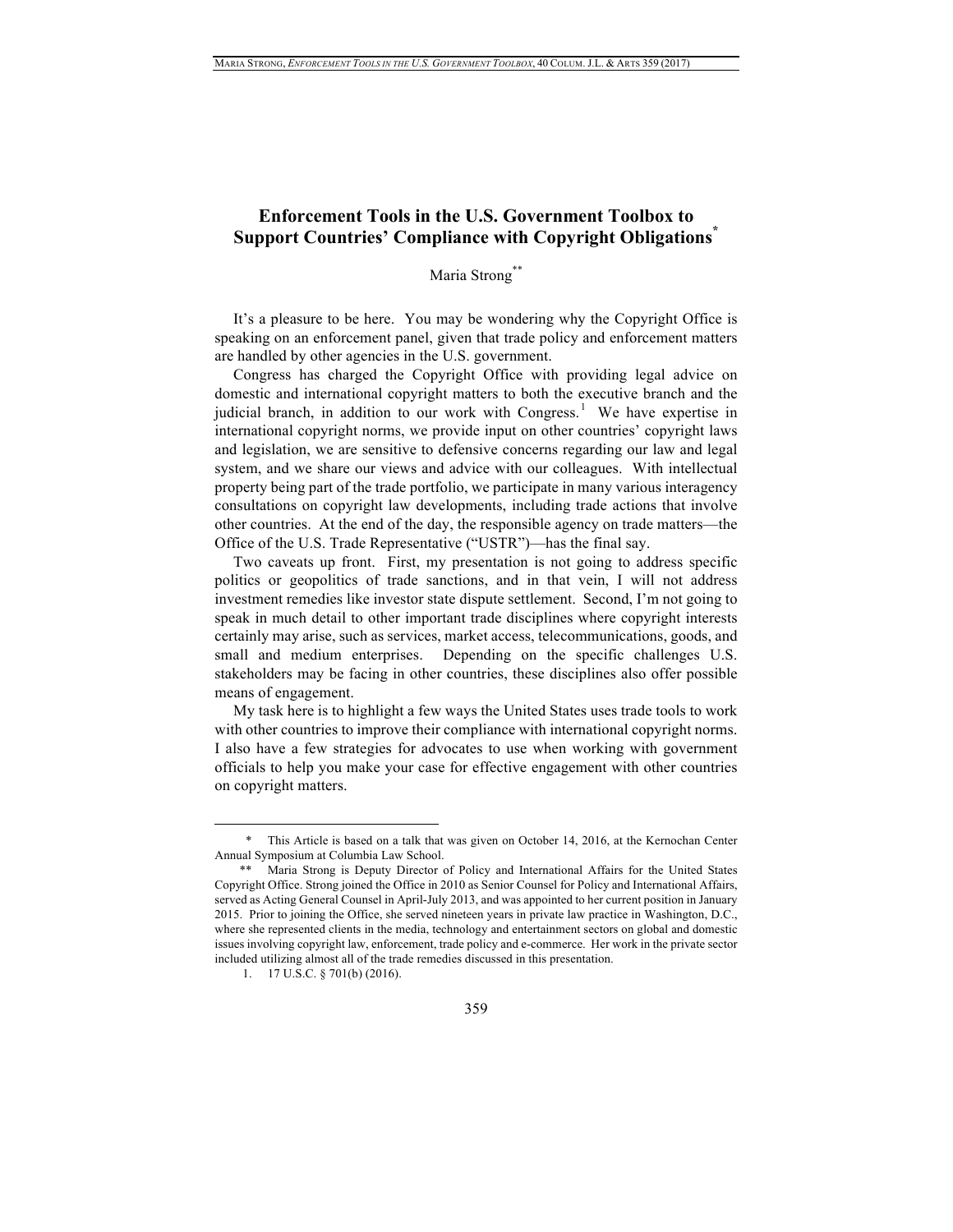# **I. STRATEGY 101: TOOLS IN THE TOOLBOX**

At the onset, remember that not every dispute has to involve specific dispute settlement mechanisms provided under trade agreements or treaties. Most problems simply do not end up in formal dispute settlement channels or other types of public reviews. Problems are usually resolved bilaterally, country to country.

There are many U.S. government agencies involved in intellectual property rights ("IPR") matters in Washington and in our embassies abroad. The U.S. Patent and Trademark Office, Commerce Department, and State Department support IP Attachés in ten countries.<sup>2</sup> Commerce has a website, www.stopfakes.gov, with country-specific information on IPR matters and ways to inform creators and companies doing business abroad about local market conditions. Rights holders and stakeholders have many ways to inform the U.S. government ("USG") about copyright issues they experience in other countries.

Let's turn to the various trade tools in the government's enforcement toolbox.

## **A. WTO CASES INVOLVING COPYRIGHT**

Starting at the top of the trade world is the major multilateral player, the World Trade Organization ("WTO"). Tony Taubman will be describing the work of the WTO in far more detail.<sup>3</sup>

Twenty years ago, there were fears that the availability of the new Dispute Settlement Understanding ("DSU") in the Marrakesh Agreement<sup>4</sup> would unleash massive numbers of cases involving intellectual property (hereinafter "IP"). With respect to copyright cases brought under the TRIPS Agreement,<sup>5</sup> that fear has not come to pass. To date, there have been seven copyright cases, of which only two involved a report issued by a dispute settlement panel:

The first request for consultations was filed against Japan, regarding protection for preexisting sound recordings there;6

<sup>2.</sup> IP Attachés are based in Belgium, Brazil, Beijing, Guangzhou, Shanghai, India, Kuwait, Mexico, Peru, Russia, Ukraine, Thailand, and Switzerland. *Intellectual Property (IP) Attaché Contact Information*, U.S. PATENT AND TRADEMARK OFFICE (June 17, 2016), https://perma.cc/9CK2-MN53.

<sup>3.</sup> Antony Taubman, *Session III: Issues Concerning Enforcement and Dispute Resolution*, 40 Colum. J. L & Arts 371 (2017).

<sup>4.</sup> Understanding on Rules and Procedures Governing the Settlement of Disputes, Marrakesh Agreement Establishing the World Trade Organization, Annex 2, THE LEGAL TEXTS: THE RESULTS OF THE URUGUAY ROUND OF MULTILATERAL TRADE NEGOTIATIONS 354 (1999), 1869 U.N.T.S. 401, 33 I.L.M. 1226 (1994).

<sup>5.</sup> Agreement on Trade-Related Aspects of Intellectual Property Rights, Apr. 15, 1994, Marrakesh Agreement Establishing the World Trade Organization, Annex 1C, THE LEGAL TEXTS: THE RESULTS OF THE URUGUAY ROUND OF MULTILATERAL TRADE NEGOTIATIONS 320 (1999), 1869 U.N.T.S. 299, 33 I.L.M. 1197 (1994) [hereinafter TRIPS].

<sup>6.</sup> Request for Consultations by the United States, *Japan–Measures Concerning Sound Recordings*, WTO Doc. WT/DS28/1 (Feb. 9, 1996). The European Union filed a similar request against Japan. *See* Request for Consultations from the European Communities, WTO Doc. *Japan–Measures Concerning Sound Recordings*, WT/DS42/1 (May 24, 1996).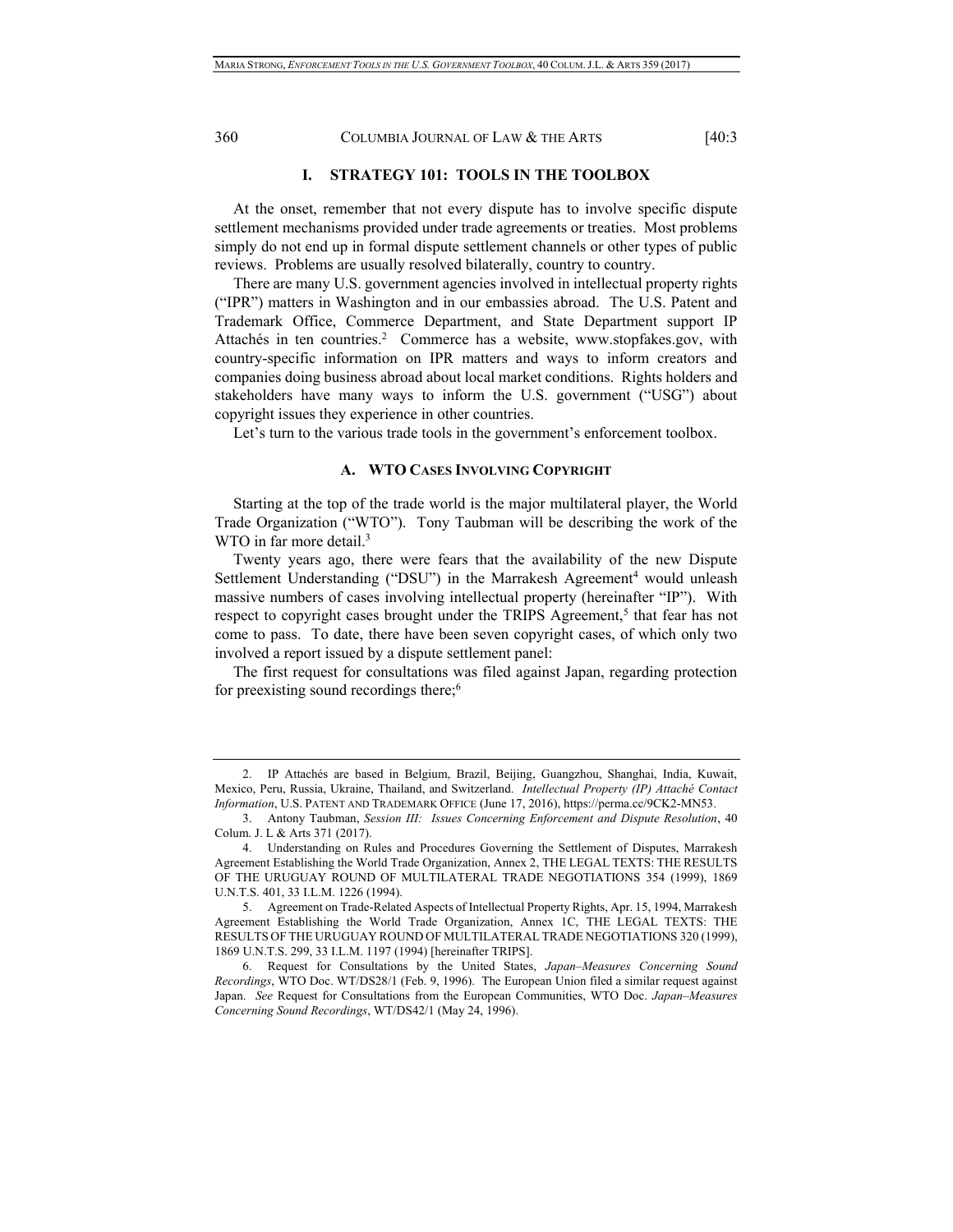Three requests for consultations were initiated against three European countries (Denmark,<sup>7</sup> Ireland,<sup>8</sup> and Sweden<sup>9</sup>) regarding the availability of civil *ex parte* remedies in each country;

A request for consultations against Greece and the European Communities<sup>10</sup> was filed on enforcement matters affecting the motion picture and television industries in Greece; and

A panel report was issued on copyright protection and the scope of "piracy on a commercial scale" in China.<sup>11</sup>

The United States was the demandeur in the above cases.

We have been the defendants in one copyright case under TRIPS—this is the "Section 110(5)" case, also called the "Irish Music" case.<sup>12</sup> Back in 1997, the proposed Fairness in Music Licensing Act (FMLA)<sup>13</sup> generated a lot of debate about public performance exemptions for small businesses proposed in § 110(5) of the Copyright Act. The U.S. Copyright Office,<sup>14</sup> the U.S. Patent and Trademark

9. Request for Consultations by the United States, *Sweden – Measures Affecting the Enforcement of Intellectual Property Rights*, WTO Doc. WT/DS86/1 (May 28, 1997).

10. Request for Consultations by the United States, *European Communities – Enforcement of Intellectual Property Rights for Motion Pictures and Television Programs*, WTO Doc. WT/DS124/1 (Apr. 30, 1998); *see also* Request for Consultations by the United States, *Greece – Enforcement of Intellectual Property Rights for Motion Pictures and Television Programs*, WTO Doc. WT/DS125/1 (May 4, 1998).

11*. See* Panel Report, *China – Measures Affecting the Protection and Enforcement of Intellectual Property Rights*, WTO Doc. WT/DS362/R (adopted Jan. 26, 2009). WTO's one-page summary on this dispute is posted at https://perma.cc/MF2V-UUFG.

12*. See* Panel Report, *United States — Section 110(5) of US Copyright Act*, WTO Doc. WT/DS160/R (Jun. 15, 2000). WTO's one-page summary of this dispute is posted at https://perma.cc/MF2V-UUFG.

Japan. *See* Request for Consultations from the European Communities, WTO Doc. *Japan–Measures Concerning Sound Recordings*, WT/DS42/1 (May 24, 1996).

<sup>7.</sup> Request for Consultations by the United States, *Denmark – Measures Affecting the Enforcement of Intellectual Property Rights*, WTO Doc. WT/DS83/1 (May 14, 1997).

<sup>8.</sup> Request for Consultations by the United States, *Ireland – Measures Affecting the Grant of Copyright and Neighbouring Rights*, WTO Doc. WT/DS82/1 (May 14, 1997); *see also* Request for Consultations by the United States, *European Communities – Measures Affecting the Grant of Copyright and Neighbouring Rights*, WT/DS115/1 (Jan. 6, 1998).

<sup>13.</sup> Fairness in Musical Licensing Act of 1997, H.R. 789, 105th Cong. (1997).

<sup>14.</sup> The bill was supported by a coalition of commercial businesses (primarily the restaurant industry) that were generally opposed to paying public performance licenses, and they fought to exempt from licensing "small" businesses that provided radio music to their customers. During the FMLA's congressional hearings, former Register of Copyrights Marybeth Peters articulated the Copyright Office's concern that: "An exception this broad appears to be outside the scope of the permissible 'small exceptions' to the Berne rights of public performance and communication. Allowing virtually every business to play music to its customers through loudspeakers or audiovisual devices would invite a difficult case against the United States for violating our TRIPs obligations." *Musical Licensing in Restaurants and Retail and Other Establishments: Hearing Before the Subcomm. on Courts and Intellectual Property of the H. Comm. on the Judiciary*, 105th Cong. (1997) (statement of Marybeth Peters, Register of Copyrights, U.S. Copyright Office).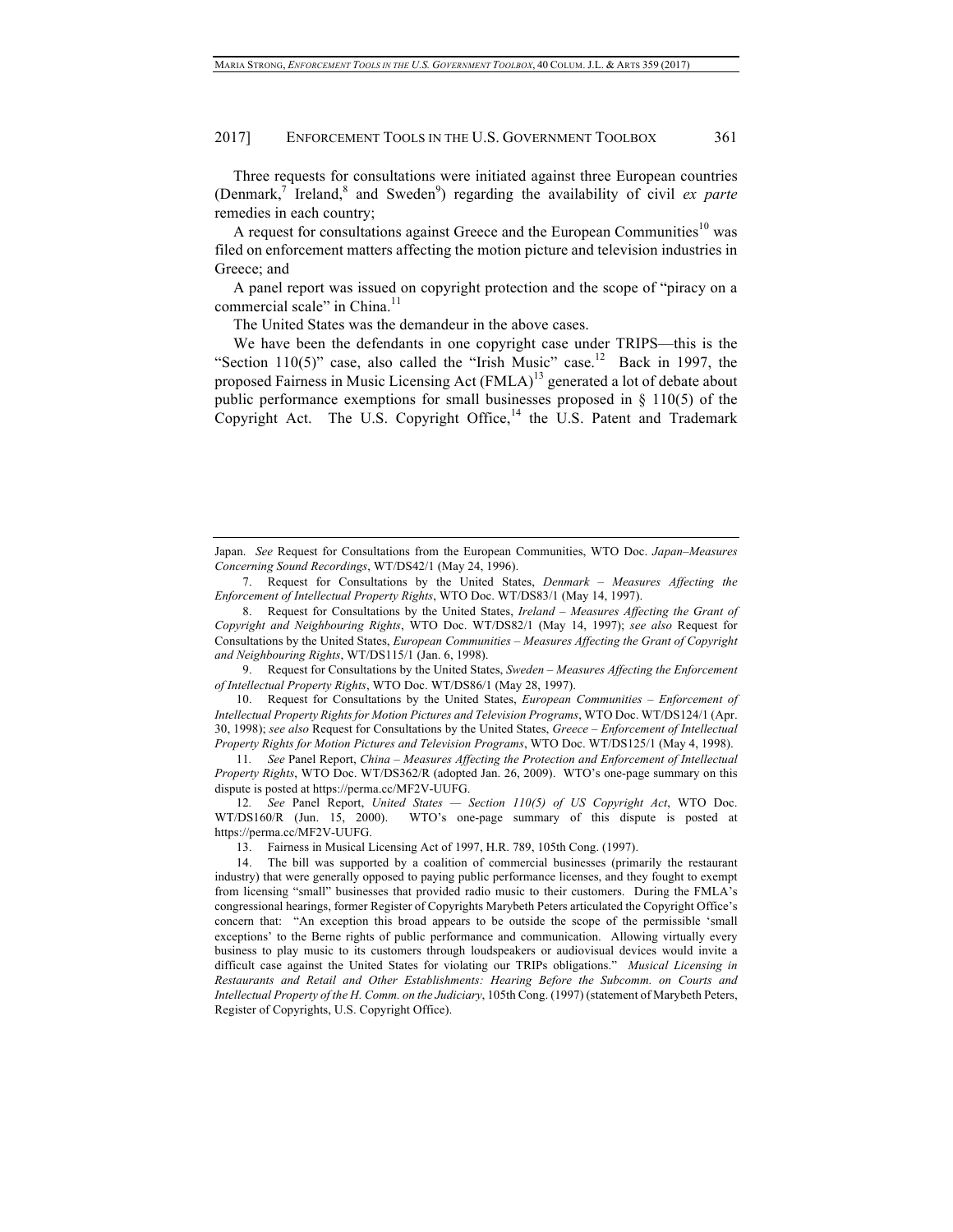Office,<sup>15</sup> USTR,<sup>16</sup> and the Commerce Department<sup>17</sup> all opposed this provision, expressing concern that enactment of this bill would cause the United States to fall out of compliance with its Berne and TRIPS obligation.

One day after the  $FMLA<sup>18</sup>$  entered into force (January 26, 1999), the European Communities requested WTO consultations,<sup>19</sup> having already examined this legislation at the request of an Irish collecting society.<sup>20</sup> The WTO panel was established, and it determined that the "homestyle" exemption in  $\S$  110(5)(A) satisfied all three prongs of the three-step test in TRIPS Article 13, and that that section was consistent with Berne Articles  $11bis(1)(iii)$  and  $11(1)(ii).^{21}$  The Panel did not, however, reach a similar conclusion with respect to the "business" exemption in  $\S$  110(5)(B). The Panel recommended that the Dispute Settlement Body ("DSB") request the United States to bring this provision "into conformity with its obligations under the TRIPS Agreement," and the DSB adopted that recommendation. $^{22}$ 

The United States elected not to appeal the Panel's report, so the case proceeded to the compliance and implementation stages. Various provisions of the DSU, including binding arbitration, were used to evaluate both the "reasonable period of time" for implementation and the amount of damages due as remedies. The Arbitrator determined that financial remedies amounted to \$3.3 million for the three

17. Secretary of Commerce William M. Daley warned that passage of the FMLA may cause foreign trading partners to claim a Berne and TRIPS violation due to an "overly broad exception." 144 CONG. REC. H9952 (daily ed. Oct. 7, 1998) (letter from William M. Daley, Sec'y of Commerce, Dep't of Commerce). He was also concerned that the amendment could cause other countries to use it as "an excuse to adopt this or other exemptions in their copyright laws, thereby leading to economic losses to U.S. music copyright owners in hundreds of millions of dollars." *Id.*

18. Fairness in Music Licensing Act, Pub. L. No. 105-298, 112 Stat. 2827 (1998) (codified as amended in scattered sections of 17 U.S.C.).

<sup>15.</sup> Assistant Secretary of Commerce and Commissioner of Patents and Trademarks Bruce A. Lehman echoed others and noted that the Administration was "seriously concerned" that enactment of the FMLA would be challenged as a violation of the United States' Berne and TRIPS obligations. 144 CONG. REC. H9953 (daily ed. Oct. 7, 1998) (letter from Bruce A. Lehman, Assistant Sec'y of Commerce and Comm'r of Patents and Trademarks, U.S. Patent and Trademark Office).

<sup>16.</sup> Acting Deputy U.S. Trade Representative, Richard W. Fisher, likewise conveyed his certainty that the reaction of the United States' trading partners to the "passage of legislation resembling the Fairness in Musical Licensing Act . . . would be a strong negative one." 144 CONG. REC. H9952 (daily ed. Oct. 7, 1998) (letter from Richard W. Fisher, Acting Deputy U.S. Trade Representative, Office of the U.S. Trade Representative).

<sup>19.</sup> Australia, Canada, and Switzerland joined the European Communities in seeking consultations with the United States, contending that their songwriters and music publishers, too, would "be denied foregone performance royalties." Laurence R. Helfer, Article, *World Music on a U.S. Stage: A Berne/TRIPS and Economic Analysis of the Fairness in Music Licensing Act*, 80 B.U. L. Rev. 93, 99 (2000).

<sup>20.</sup> The collecting society Irish Music Rights Organisation ("IMRO") lodged an EU Trade Barriers Regulation complaint, requesting an inquiry into the existing  $\S$  110(5) homestyle exemption and the proposed FMLA amendments. IMRO alleged that certain provisions of § 110(5) were inconsistent with the United States' obligations under TRIPS and caused its members to lose approximately \$1.4 million annually in licensing royalties. *Commission Challenges US Exceptions to Authors Exclusive Rights*, EUROPEAN COMM'N (June 23, 1997), https://perma.cc/RQM7-7ZTS

<sup>21.</sup> Panel Report, *United States — Section 110(5) of US Copyright Act*, WTO Doc. WT/DS160/R, ¶ 7.1-7.2 (adopted Jan. 7, 2002).

<sup>22</sup>*. Id.*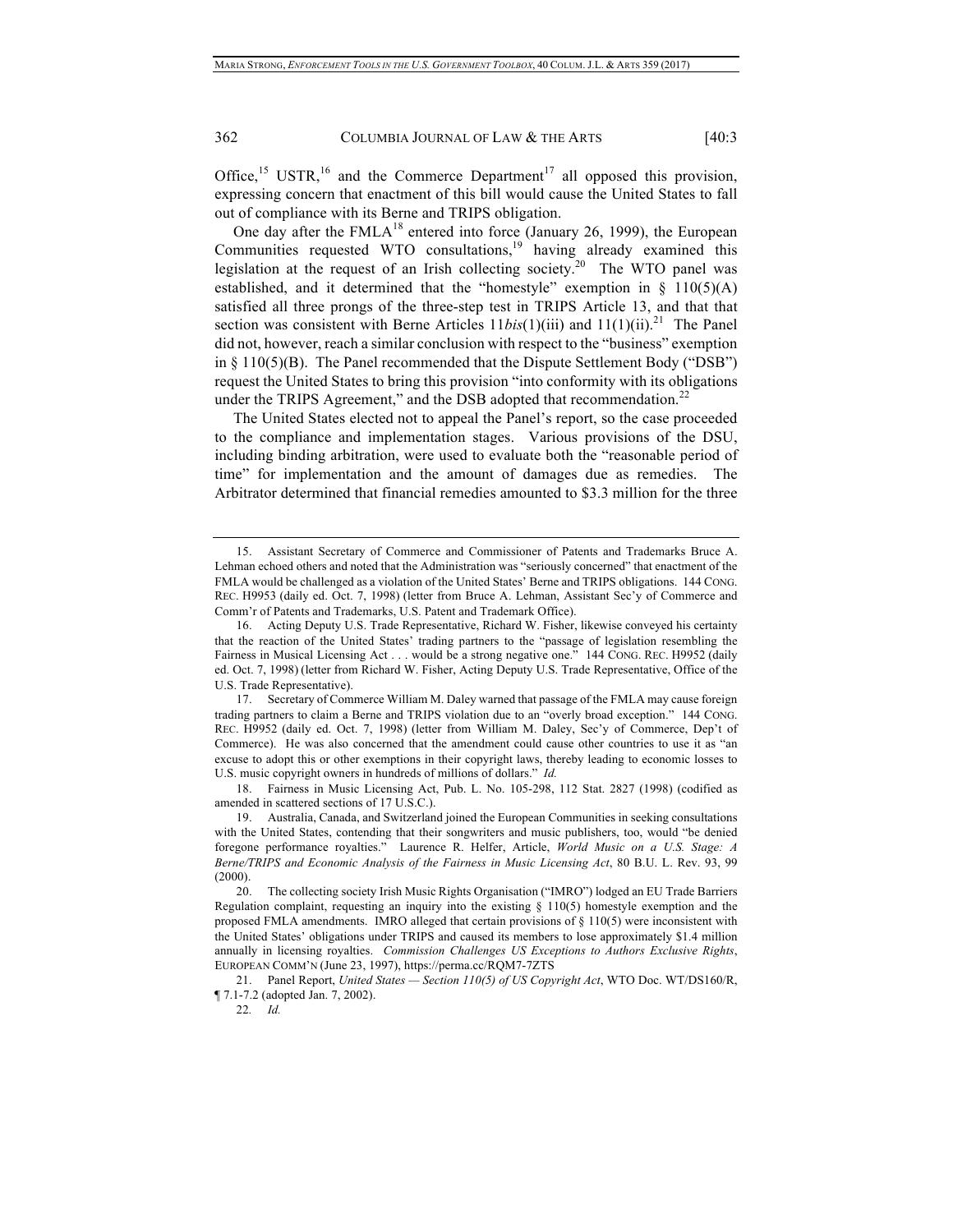years at issue.<sup>23</sup> In June 2003, the United States and EC notified the DSB that they had reached a mutually satisfactory temporary arrangement, which would cover the three-year period up to December 20, 2004.<sup>24</sup>

To date, no legislation has been introduced in Congress to change the business exemption. For the past decade, the United States has provided regular status reports to the DSB which usually state that "[t]he US Administration will work closely with the U.S. Congress and will continue to confer with the European Union in order to reach a mutually satisfactory resolution of this matter."<sup>25</sup> There continues to be some criticism of the lengthy time it has taken the United States to fully implement with the DSB's 2000 decision. Even when tools in the toolbox are used, part of the solution may rest on domestic lawmakers to correct legislation or find solutions to adhere to international findings.

#### **B. BEYOND TRIPS**

I have mentioned other WTO disciplines that have been invoked in cases that involve issues somehow related to a content-based industry.

## **1. Goods**

The United States brought a successful action against Canada using the goods discipline of the General Agreement on Tariffs and Trade ("GATT").<sup>26</sup> In one of the early WTO cases, this dispute involved certain measures involving the importation of certain periodicals and discriminatory advertising practices.<sup>27</sup>

### **2. Services**

A second discipline involves services under the General Agreement on Trade in Services ("GATS"). $^{28}$  In 2007, the United States initiated a dispute against China

<sup>23.</sup> Arbitration Report, *United States–Section 110(5) of the US Copyright Act*, WTO Doc. WT/DS160/ARB25/1, ¶ 4.73 (adopted Nov. 9, 2001).

<sup>24.</sup> Notification of a Mutually Satisfactory Temporary Arrangement, *United States – Section 110(5) of the US Copyright Act*, WTO Doc. WT/DS160/23 (June 23, 2003). The U.S. Congress paid a lump-sum payment of \$3.3 million to cover the three years at issue. Since this 2003 notification, the Executive Branch has continued to provide regular updates to the DSB regarding the status of ongoing consultations.

<sup>25.</sup> Statements by the United States at the Meeting of the WTO Dispute Settlement Body at 2 (Dec. 16, 2016), https://perma.cc/44T9-F57J. USTR's website on WTO disputes lists the Section 110(5) case as "pending." *Dispute Settlement Proceedings, Section 110(5) of the US Copyright Act*, OFFICE OF THE U.S. TRADE REPRESENTATIVE, https://perma.cc/7KFB-NJCX (last visited Jan. 11, 2017).

<sup>26.</sup> General Agreement on Tariffs and Trade 1994, Apr. 15, 1994, Marrakesh Agreement Establishing the World Trade Organization, Annex 1A, THE LEGAL TEXTS: THE RESULTS OF THE URUGUAY ROUND OF MULTILATERAL TRADE NEGOTIATIONS 17 (1999), 1867 U.N.T.S. 187, 33 I.L.M. 1153 (1994) [hereinafter "GATT 1994"].

<sup>27.</sup> Appellate Body Report, *United States–Canada: Certain Measures Concerning Periodicals,* WTO Doc. WT/DS31/AB/R (June 30, 1997). The WTO one page summary of this Canadian dispute can be found at https://perma.cc/P6S9-GPNB.

<sup>28.</sup> General Agreement on Trade in Services, Apr. 15, 1994, Marrakesh Agreement Establishing the World Trade Organization, Annex 1B, THE LEGAL TEXTS: THE RESULTS OF THE URUGUAY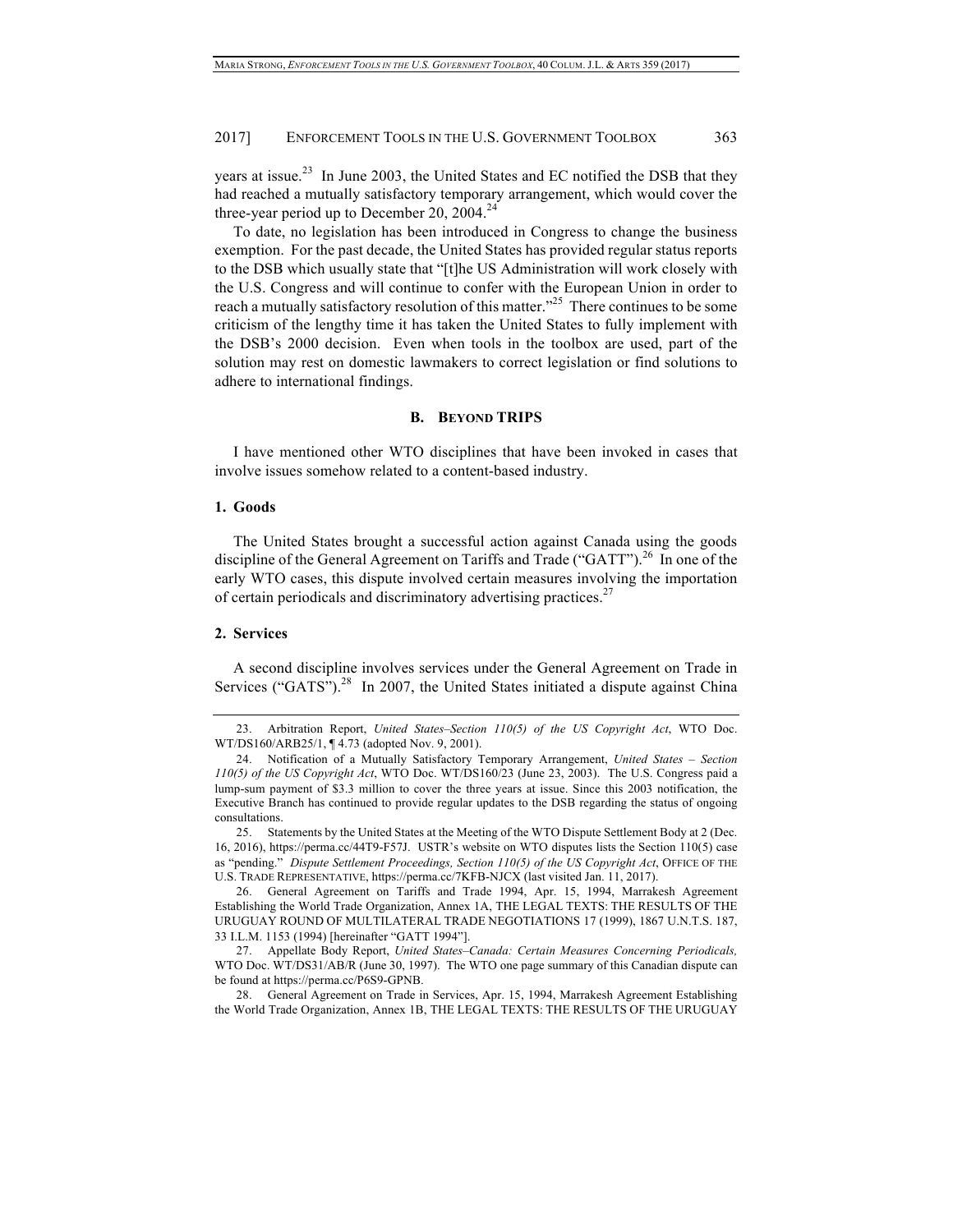concerning several provisions affecting notable industries like publishing, filmed entertainment, and the sound recording industry.<sup>29</sup> This case also involved claims under GATS, claims under GATT, as well as claims based on commitments China made in its Accession Protocol. This dispute involved two groups of measures:

(1) that restrict trading rights with respect to imported films for theatrical release, audiovisual home entertainment products (e.g. video cassettes and DVDs), sound recordings, and publications (e.g. books, magazines, newspapers, and electronic publications); and

(2) that restrict market access for, or discriminate against, foreign suppliers of distribution services for publications and foreign suppliers of audiovisual services (including distribution services) for audiovisual home entertainment products.<sup>30</sup>

My point here is that practitioners might want to examine disciplines including and beyond TRIPS as part of their IP strategies involving enforcement measures.

#### **3. The remedy of cross-retaliation**

Turning to the remedy side of WTO litigation, there have been some cases invoking cross-retaliation, where the remedy to the alleged claim (say, for noncompliant agriculture tariffs) is addressed in another trade area (for example, by suspending concessions in IP). The example here involves the WTO case on Internet gambling that Antigua and Barbuda won against the United States in 2004, which was upheld by the Appellate Body in 2005.<sup>31</sup> In terms of damages, in 2007 the Arbitrator determined that Antigua and Barbuda could request authorization from the DSB to suspend obligations under the TRIPS Agreement at a level not exceeding US\$21 million annually.<sup>32</sup> Both countries continue to engage in efforts to reach a settlement to resolve this matter.<sup>33</sup>

33. *See* Adam Behsudi, *Antigua refuses to fold on gambling case*, POLITICO (Aug. 4, 2016), https://perma.cc/U6HA-Z4L9. Subsequent to this presentation, the government of Antigua and Barbuda

ROUND OF MULTILATERAL TRADE NEGOTIATIONS 284 (1999), 1869 U.N.T.S. 183, 33 I.L.M. 1167 (1994) [hereinafter "GATS"].

<sup>29.</sup> The WTO one-page summary of this dispute with China, at both the panel and appellate level, can be found at https://perma.cc/VK7J-G6Z3. *See also* Panel Report, *China–Measures Affecting Trading Rights and Distribution Services for Certain Publications and Audiovisual Entertainment Products*, WTO Doc. WT/DS363/R (Aug. 12, 2009); Appellate Body Report, *China–Measures Affecting Trading Rights and Distribution Services for Certain Publications and Audiovisual Entertainment Products*, WTO Doc. WT/DS363/AB (Dec. 21, 2009).

<sup>30.</sup> USTR maintains a summary of this China market access dispute. *See Measures Affecting Trading Rights and Distribution Services for Certain Publications and Audiovisual Entertainment Products,* OFFICE OF THE U.S. TRADE REPRESENTATIVE, https://perma.cc/Y8XV-ZK4F.The United States continues to monitor China's implementation in this case.

<sup>31</sup>*. See* Appellate Body Report, *United States: Measures Affecting the Cross-Border Supply of Gambling and Betting Services*, WTO Doc. WT/DS285/AB (Apr. 7, 2005). The WTO two-page summary of this dispute can be found at https://perma.cc/U6XH-8TTH.

<sup>32.</sup> Decision by the Arbitrator, Recourse to Arbitration by the United States under Article 22.6, *United States: Measures Affecting the Cross-Border Supply of Gambling and Betting Services*, WTO Doc. WT/DS285/ARB (Dec. 21, 2007). *See also Measures Affecting the Cross-Border Supply of Gambling and Betting Services*, OFFICE OF THE U.S. TRADE REPRESENTATIVE, https://perma.cc/W2VA-7VL7.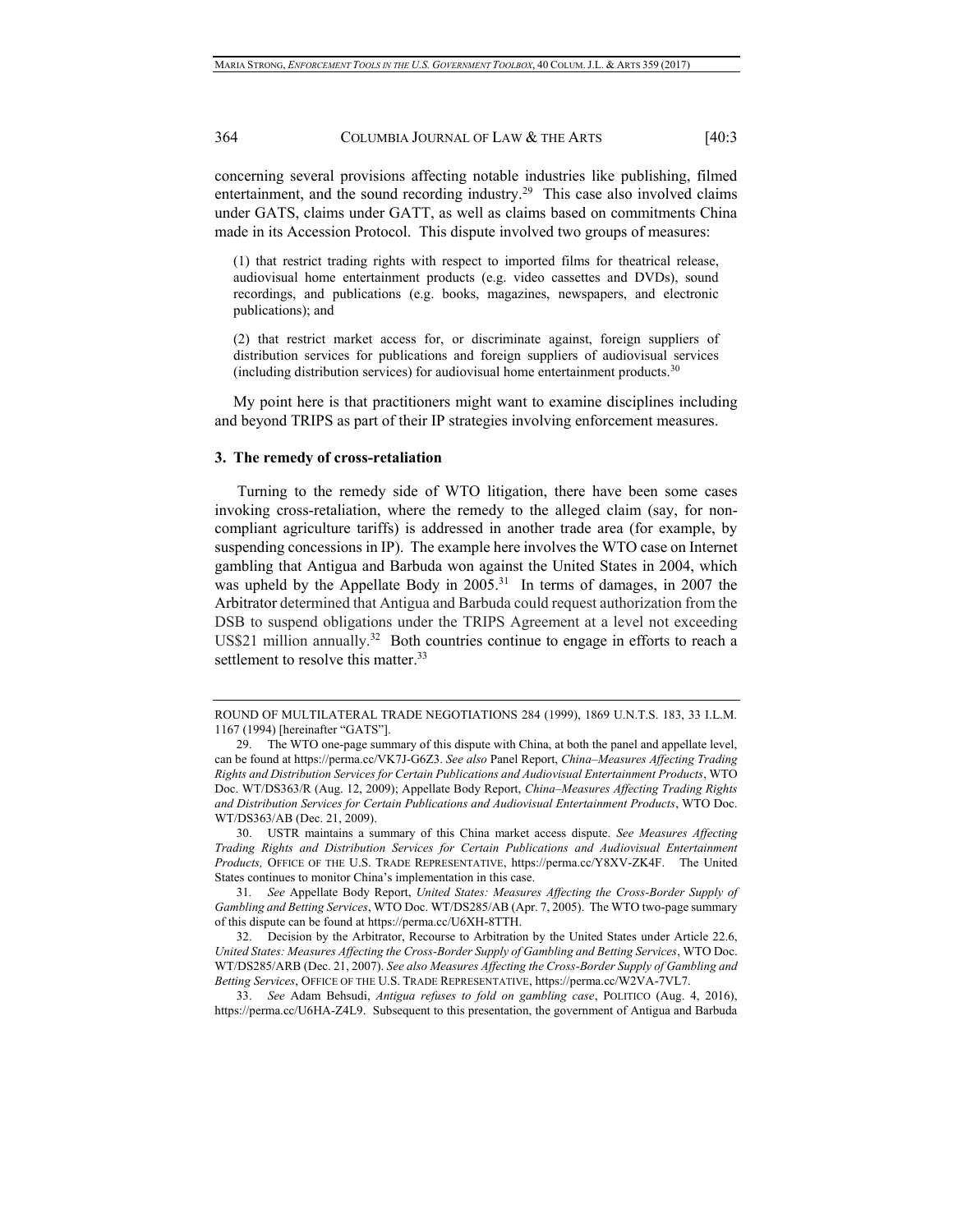Content rights holders were, and still are, upset at this proposed remedy. However, it should have been no surprise that cross-sector retaliation in WTO litigation is permissible, and arguments saying it is not an available, or permissible, remedy are misplaced. I think it's just a fact of life that winners in any dispute will aim to target sensitive or valuable sectors in the losing country. Given that the U.S. IP-based industries are a major sector of the American economy, they are a prime target. Similar cross-retaliation damages against U.S. IP interests have been proposed and authorized, but not ultimately implemented, in at least two other non-IP WTO cases. $34$  Leverage is what brings parties to try to find a compromise solution.

#### **4. Non-violation cases**

Also not to be overlooked is the TRIPS Article 64.2 remedy regarding nonviolation complaints. Since the WTO entered into force in 1995, the trade ministers of WTO member states have agreed to a moratorium on the use of these kinds of complaints being brought under TRIPS. The most recent agreement extends the moratorium to the next ministerial conference to be held in late 2017 in Argentina.<sup>35</sup>

The United States has long advocated for the lifting of this moratorium. We believe that non-violation disputes should be applicable to the TRIPS Agreement, that they are fully consistent with the TRIPS Agreement, and that the application of such disputes in this context was the intent of the drafters of the TRIPS Agreement. Over twenty years will have passed before this remedy might become available.

Maybe in a few years the Kernochan Center will sponsor a conference about this issue?

### **C. FREE TRADE AGREEMENTS**

It is no secret that the politics of trade *writ large* at the multilateral level has presented challenges for the WTO, and one such challenge involves the rise of regional trade agreements. WTO has been following this development closely. A

the authorized retaliation (which involves the suspension of copyright by the sale of U.S. intellectual property) if the United States did not reach a settlement in this case by the end of 2016. The Antiguan government claimed that the loss of trade revenues over the twelve years of this dispute amounted to \$250 million. *See Second panel established in dispute over Chinese export restrictions on raw materials*, WTO NEWS (Nov. 23, 2016), https://perma.cc/CFL3-A7FP.

<sup>34.</sup> The first time cross-retaliation against IP was invoked by Ecuador in its dispute against the EU. *See* Recourse to Article 22.6 Arbitration Report, *EC–Regime for the Importation, Sale and Distribution of Bananas*, WTO Doc. WTO WT/DS27/AR (Apr. 9, 1999). WTO's summary of this Ecuador case can be found at https://perma.cc/3V33-GN79. This remedy was also invoked by Brazil against the United States. *See* Recourse to Article 22.6 Arbitration Report, *United States–Subsidies on Upland Cotton*, WTO WT/DS267/AR (Aug. 31, 2009). WTO's summary of this Brazil case can be found at https://perma.cc/376R-YSQ5.

<sup>35</sup>*. See 'Non-violation' Complaints (Article 64.2)*, WTO, https://perma.cc/99RH-CZ82 (last visited Jan. 11, 2017); *Draft Decision Agreed on "Non-violation" Cases in Intellectual Property*, WTO NEWS (Nov. 23, 2015), https://perma.cc/UQS2-DZJT; *WTO Members Secure "Historic" Nairobi Package for Africa and the World*, WTO NEWS (Dec. 19, 2015), https://perma.cc/SDQ8-JS6X.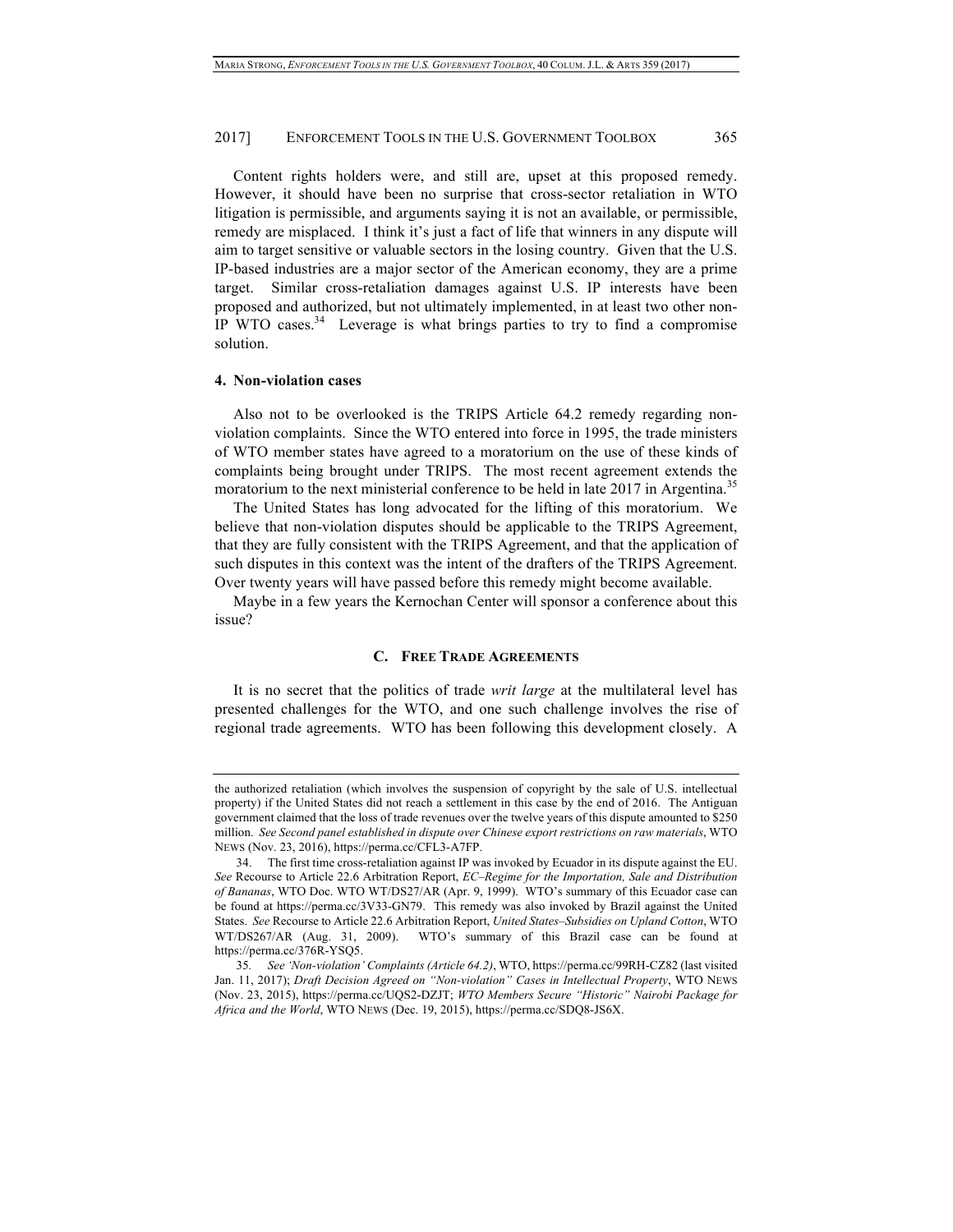book issued last month by the WTO indicates that 267 regional trade agreements have been notified to WTO and in force.<sup>36</sup>

Let's talk about a second kind of trade tool of the U.S. government that involves copyright. The United States has bilateral and regional free trade agreements with twenty trading partners,<sup>37</sup> which you have already heard about earlier this morning and will hear more during this panel session.

As you know, the IP chapters in our FTAs contain enforcement sections in addition to substantive provisions on copyrights, patents and trademarks. With respect to copyright-related interests, a few of the key enforcement provisions include:

- mandatory pre-established damages for copyright infringement;
- criminal sanctions for piracy on a commercial scale that includes concepts like "commercial advantage" and "private financial gain;"
- remedies for the unauthorized interception and distribution of encrypted satellite programming and trafficking in devices;
- provisions requiring the legalization of computer software in government agencies; and
- anti-camcording provisions.

While our FTAs contain dispute settlement provisions, to date there has not been a copyright dispute brought under any of these agreements. My co-panelists will speak more about FTA dispute concerns.<sup>38</sup>

# **D. OTHER U.S. TRADE PROGRAMS**

Another point of trade engagement involves several U.S. preferential trade programs, which have criteria that the beneficiary countries must provide adequate and effective IPR protection. In fact, a decade before TRIPS, in 1983, the CBI

<sup>36</sup>*. See* Roberto Azevêdo, Director-General, *Opening Remarks at Book Launch: "Regional Trade Agreements and the Multilateral Trading System,"* WTO NEWS (Sept. 29, 2016), https://perma.cc/85HY-8HLW. In addition, the WTO also maintains a database on RTAs. *See Regional Trade Agreements Information System (RTA-IS)*, WTO, https://perma.cc/5WXE-UEVA.(last visited Jan. 11, 2017).

<sup>37.</sup> The following are the twenty countries that have FTAs in force with the United States: Australia, Bahrain, Canada, Chile, Colombia, Costa Rica, Dominican Republic, El Salvador, Guatemala, Honduras, Israel, Jordan, Korea, Mexico, Morocco, Nicaragua, Oman, Panama, Peru, and Singapore. *Free Trade Agreements*, OFFICE OF THE U.S. TRADE REPRESENTATIVE, https://perma.cc/BUN4-39SV. The negotiations for the regional Trans-Pacific Partnership ("TPP") have concluded, but the agreement has not entered into force.

<sup>38.</sup> *See* Antony Taubman, *Session III: Issues Concerning Enforcement and Dispute Resolution*, 40 COLUM. J.L. & ARTS 371 (2017); Sean Flynn, *Session III: Issues Concerning Enforcement and Dispute Resolution*, 40 COLUM.J.L. & ARTS 353 (2017); Steven Tepp, *Session III: Issues Concerning Enforcement and Dispute Resolution*, 40 COLUM. J.L. & ARTS 379 (2017).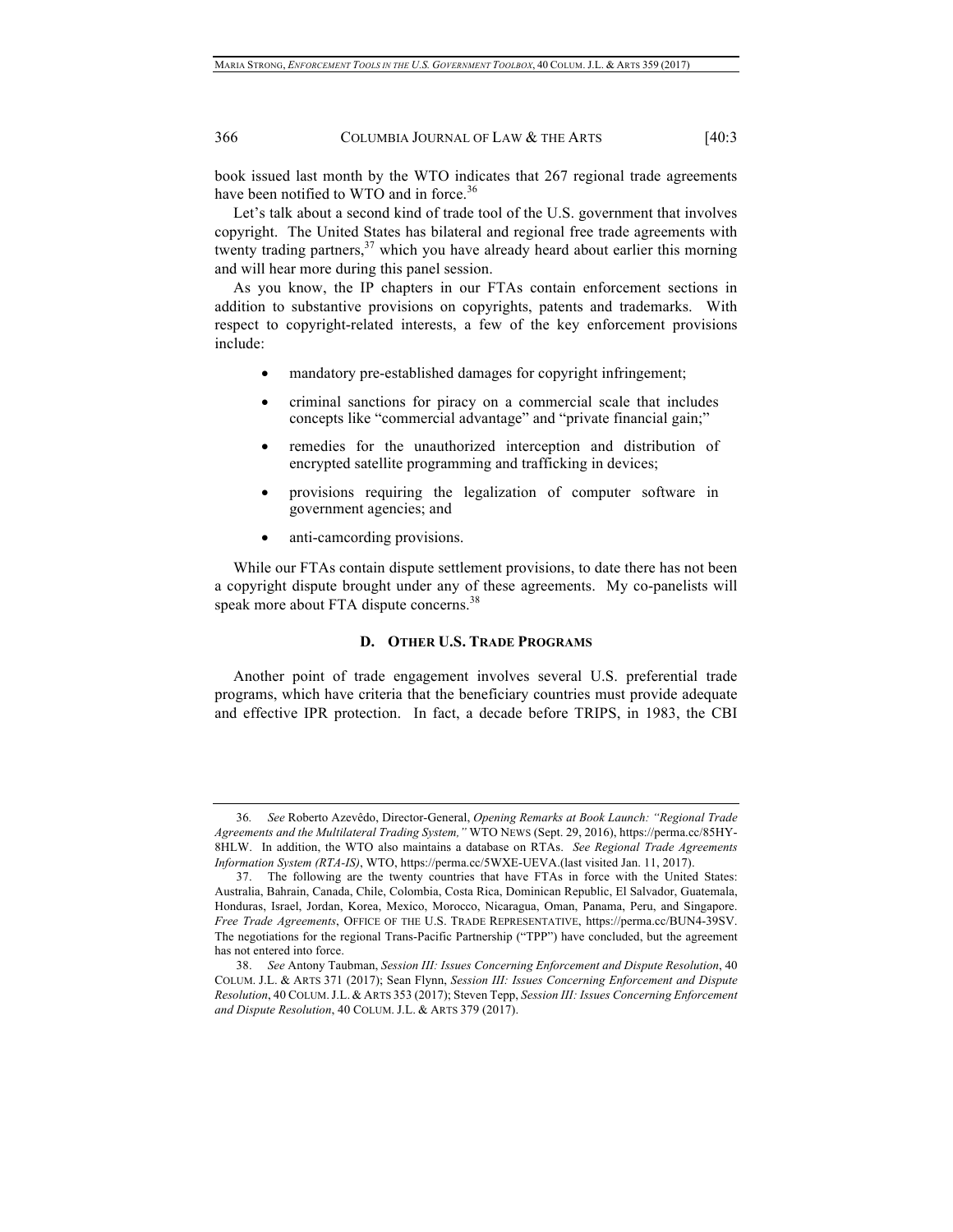program was the first U.S. trade program that linked trade and intellectual property protection, $39$  and Congress added a similar linkage to the GSP program in 1984. $40$ 

Over the years, by my count, seventeen countries have been under GSP and/or CBI reviews for problems regarding copyright protection and enforcement deficiencies.41 Currently three countries—Indonesia, Ukraine and Uzbekistan—are under GSP country practice reviews for IP issues, specifically copyright-related matters as well as market access concerns.<sup>42</sup>

#### **E. SPECIAL 301**

A fourth trade mechanism is Special 301, the annual review of the global state of IPR protection and enforcement and market access for persons relying on intellectual property protection. Congress requires that the Administration undertake this review, and issue a report by April 30th each year.<sup>43</sup> Special 301 has been an important tool to gather information about these practices. Since 1989, over 90

<sup>39.</sup> The Caribbean Basin Economic Recovery Act ("CBERA") (also sometimes known by its informal title, the Caribbean Basin Initiative) has two mandatory eligibility criteria affecting IP interests (19 U.S.C. § 2702(b)(2)(A) and 19 U.S.C. § 2702(b)(5) as well as two discretionary IPR criteria (19 U.S.C. § 2702(c)(9), (10)). The U.S.-Caribbean Trade Partnership Act ("CBTPA"), which entered into force on October 1, 2000, expands the list of duty-free products and offers more market access opportunities to CBTPA-eligible countries. The CBTPA requires that each participating country must meet all the CBERA IPR criteria as well as satisfying the CBTPA's criteria that the country is meeting or exceeding its WTO TRIPS obligations and is taking steps to provide protection equivalent to standards found in bilateral IPR agreements. For more information on the CBI, see *Eleventh Report to Congress on the Operation of the Caribbean Basin Economic Recovery Act*, OFFICE OF THE U.S. TRADE REPRESENTATIVE, (Dec. 30, 2015), https://perma.cc/5Z4X-VTSF.

<sup>40.</sup> Generalized System of Preferences, 19 U.S.C. § 2461 *et seq.* (2016). The IPR criteria in the GSP statute first appeared in Title V of the Trade and Tariff Act of 1984, known as the GSP Renewal Act of 1984. According to USTR's handbook on GSP, "GSP is the largest and oldest U.S. trade preference program. Established by the Trade Act of 1974, GSP promotes economic development by eliminating duties on up to 5,000 types of products when imported from one of 122 designated beneficiary countries and territories." *Generalized System of Preferences (GSP)*, OFFICE OF THE U.S. TRADE REPRESENTATIVE, https://perma.cc/3YS9-BRSV.

<sup>41.</sup> Prior GSP IPR-copyright (and some, market access-related) investigations included the following countries: Armenia, Brazil, Cyprus, Egypt, Dominican Republic, Honduras, Kazakhstan, Lebanon, Moldova, Pakistan, Panama, Paraguay, Poland, Russia, Turkey, and Thailand. Ukraine has undergone two GSP IPR investigations (the first was in 1999 and the second is still open as of the end of 2016). Not counted in the seventeen are reviews involving Malta, Guatemala, and Argentina, which were initiated not for strictly copyright reasons, but copyright concerns were raised during the course of those reviews.

<sup>42</sup>*. Active and Recently Completely GSP Country Practices Reviews*, OFFICE OF THE U.S. TRADE REPRESENTATIVE*,* https://perma.cc/XB5B-SNPQ.

<sup>43.</sup> The annual Special 301 review is conducted pursuant to Section 182 of the Trade Act of 1974, as amended by the Omnibus Trade and Competitiveness Act of 1988, the Uruguay Round Agreements Act of 1994, and the Trade Facilitation and Trade Enforcement Act of 2015. *See* 19 U.S.C. § 2242. USTR is required to identify "those foreign countries that deny adequate and effective protection of intellectual property rights (IPR), or deny fair and equitable market access to United States persons that rely upon intellectual property protection." OFFICE OF THE U.S. TRADE REPRESENTATIVE, 2016 SPECIAL 301 REPORT 65 (2016), https://perma.cc/V4SE-ASLD [hereinafter 2016 SPECIAL 301 REPORT].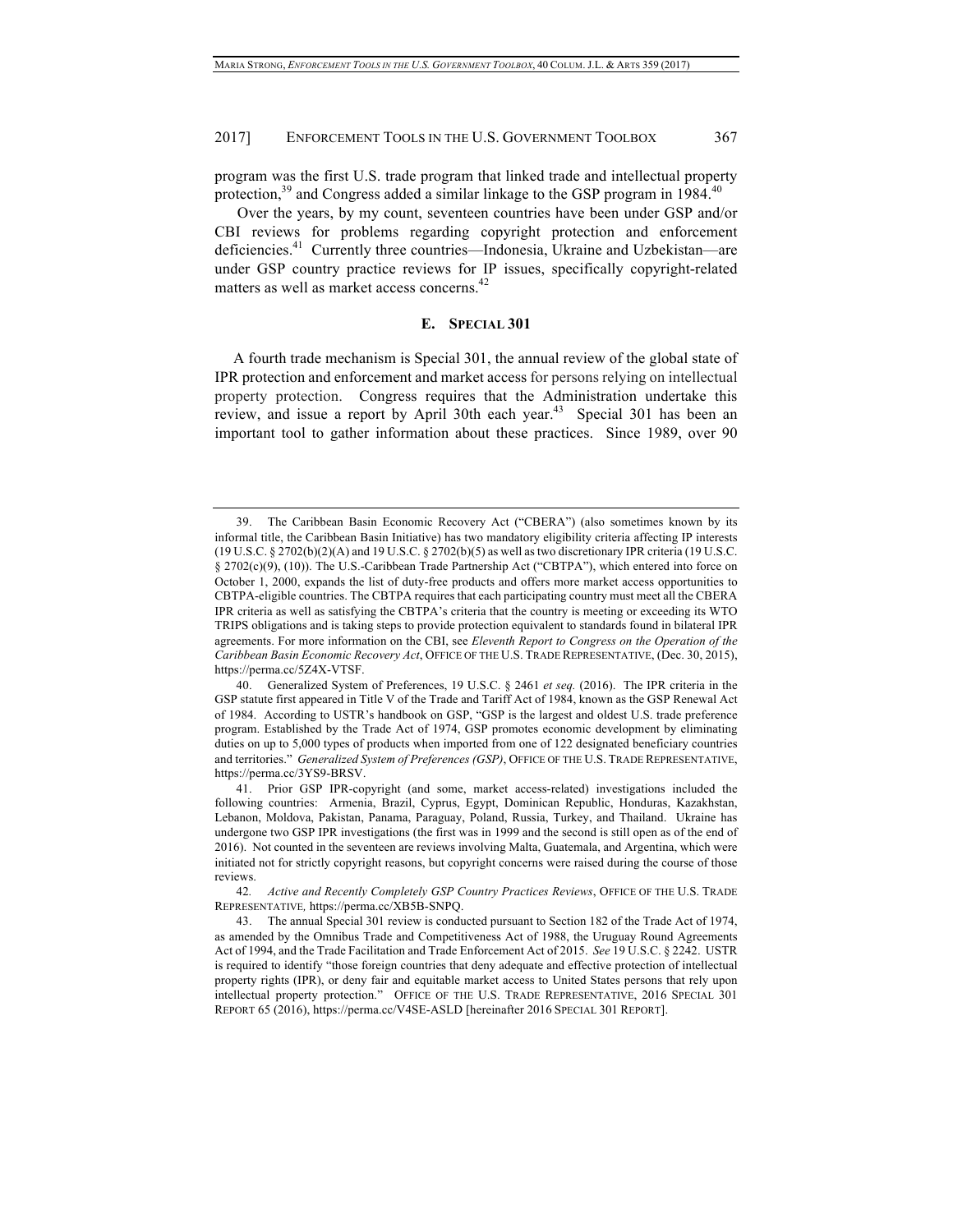countries/territories<sup>44</sup> have been on one of the three lists, with 34 currently listed.<sup>45</sup> At least eight countries—Brazil, China, Honduras, India, Paraguay, Taiwan, Thailand, and Ukraine—have undergone trade investigations on IPR-related matters under the Section 301 trade provisions for deficiencies in intellectual property protection and/or fair and equitable market access being provided to U.S. rights holders. 46

In accordance with the trade legislation adopted by Congress in early  $2016$ <sup>47</sup> USTR will be preparing special reports on the current eleven countries on the Priority Watch List.<sup>48</sup>

There is another aspect of 301. Six years ago, USTR devised a complementary review under the rubric of the Special 301 out-of-cycle review process to identify Internet and physical markets based outside the United States that reportedly engage in and facilitate substantial copyright piracy and trademark counterfeiting. These markets are included in what is called the "Notorious Markets Report." This year's

47. Trade Facilitation and Trade Enforcement Act of 2015, Pub. L. No. 114-125, 130 Stat. 122 (2016). USTR summarized this law and how it will affect the Special 301 process in the following manner:

On February 24, 2016, the Trade Facilitation and Trade Enforcement Act of 2015 became law, creating four requirements with respect to the Special 301 process. First, USTR must assess a country's protection and enforcement of trade secrets when considering the country's listing in the Special 301 report. Second, "action plans" are required for each foreign country that USTR has identified for placement on the Priority Watch List and that has remained on that list for at least one year. Third, USTR must provide to the Senate Finance Committee and to the House Ways and Means Committee a description of the action plans developed for Priority Watch List Countries and any actions taken by foreign countries under such plans. Lastly, for those Priority Watch List countries for which an action plan has been developed, the President may take appropriate action if the country has not substantially complied with the benchmarks set forth in the action plan.

2016 SPECIAL 301 REPORT, *supra* note 43, at 65.

48. The eleven countries placed on the Special 301 Priority Watch List in April 2016 were Algeria, Argentina, Chile, China, India, Indonesia, Kuwait, Russia, Thailand, Ukraine, and Venezuela. *Id.* at 29- 50.

<sup>44</sup>*. See Chart of Countries' Special 301 Placement and IIPA 2016 Special 301 Recommendations*, INT'L INTELLECTUAL PROP. ALL. (Feb. 5, 2016), https://perma.cc/C926-8YQR. Not included in this 98, are the countries that were listed only for an out-of-cycle review or were designed as "other observations" during the mid-1990s.

<sup>45.</sup> In the 2016 Special 301 cycle, USTR reviewed 73 trading partners and placed 34 of them on the Priority Watch List or the Watch List. *USTR Releases Special 301 Report on Protection of American Intellectual Property Rights Across the World*, OFFICE OF THE U.S. TRADE REPRESENTATIVE (Apr. 27, 2016), https://perma.cc/C7H3-XYYE.

<sup>46</sup>*. See Untitled Document on Section 301*, OFFICE OF THE U.S. TRADE REPRESENTATIVE, https://perma.cc/LU4N-R84Q. This document on Section 301 summarizes the following investigations (and the year in which the investigation was initiated): Brazil (informatics policies, 1985); South Korea (intellectual property, 1985); Thailand (copyright enforcement, 1990); India (patents, 1991); China (intellectual property, 1991); Taiwan (intellectual property, 1992); Brazil (intellectual property, 1993); China (intellectual property, 1994); Honduras (intellectual property, 1997). Special 301 cases referred for Section 301 investigation began after 1988. In addition, USTR also identified Paraguay in 1998 and Ukraine in 2013 as Priority Foreign Countries. *See* Request for Public Comments on Section 302 Monitoring of Paraguay, 76 Fed. Reg. 60,114 (Sept. 28, 2011); Notice of Determination in Section Investigation of Ukraine, 79 Fed. Reg. 14,326 (Mar. 13, 2014).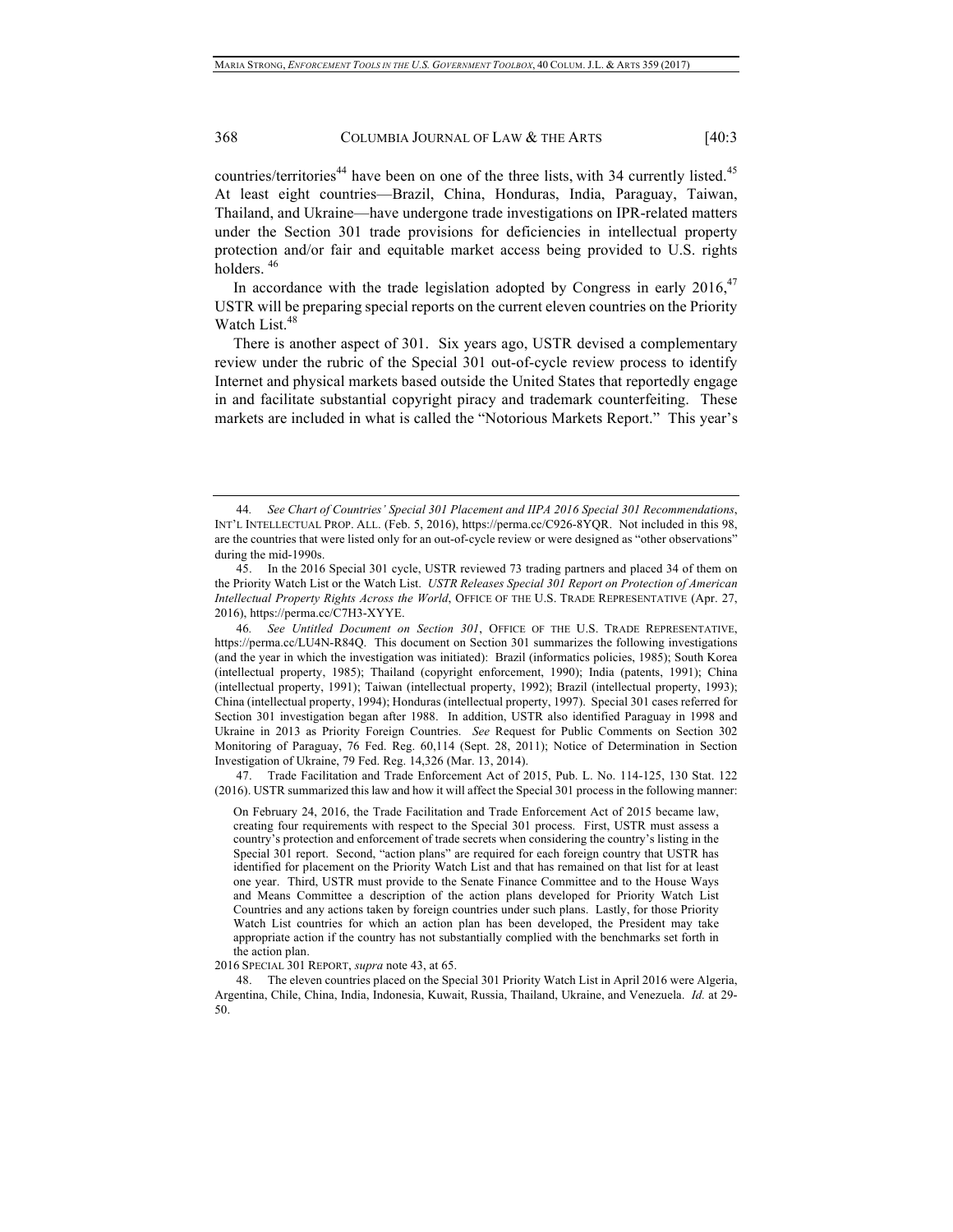notorious market review is underway, with seventeen public comments filed by last week's deadline.<sup>49</sup>

# **II. STRATEGY 102: READYING YOUR ENGAGEMENT WITH THE USG**

The event organizers also asked me to speak on another matter—ways to engage government officials in trade and copyright matters. In addition to knowing what trade measures are possible to address a copyright/trade dispute, it's also important to strategize *how* you want to engage with government agencies, multilateral institutions, foreign governments and the like. To this point I'd like to share some informal advice based on what I have seen as a practitioner in the copyright-trade arena.

### **A. DECISION-MAKING BY GOVERNMENT OFFICIALS**

We in the government are often asked, "How do you decide what actions to take with other countries in the copyright/IPR space?" There isn't a single answer, and the one I will offer is not mysterious.

Simply said, decision-making does not happen in a vacuum; it happens in a cloud of possible factors. You—meaning a practitioner representing a client, an NGO with a mission, a government official with a plan—may have the all-time strongest, airtight legal argument, with the best facts around, and still your advocacy may not result in your getting what you want—not from the USG and not from the target country.





<sup>49.</sup> 2016 Special 301 Out-of-Cycle Review of Notorious Markets: Request for Comments, 81 FED. REG. 58,545 (Aug. 29, 2016), https://perma.cc/U3CX-2K7P. Subsequent to this Kernochan presentation, USTR issued its Notorious Markets Report on December 21, 2016. *See* OFFICE OF THE U.S. TRADE REPRESENTATIVE, 2016 OUT-OF-CYCLE REVIEW OF NOTORIOUS MARKETS (2016), https://perma.cc/ZQ6R-X5MR.